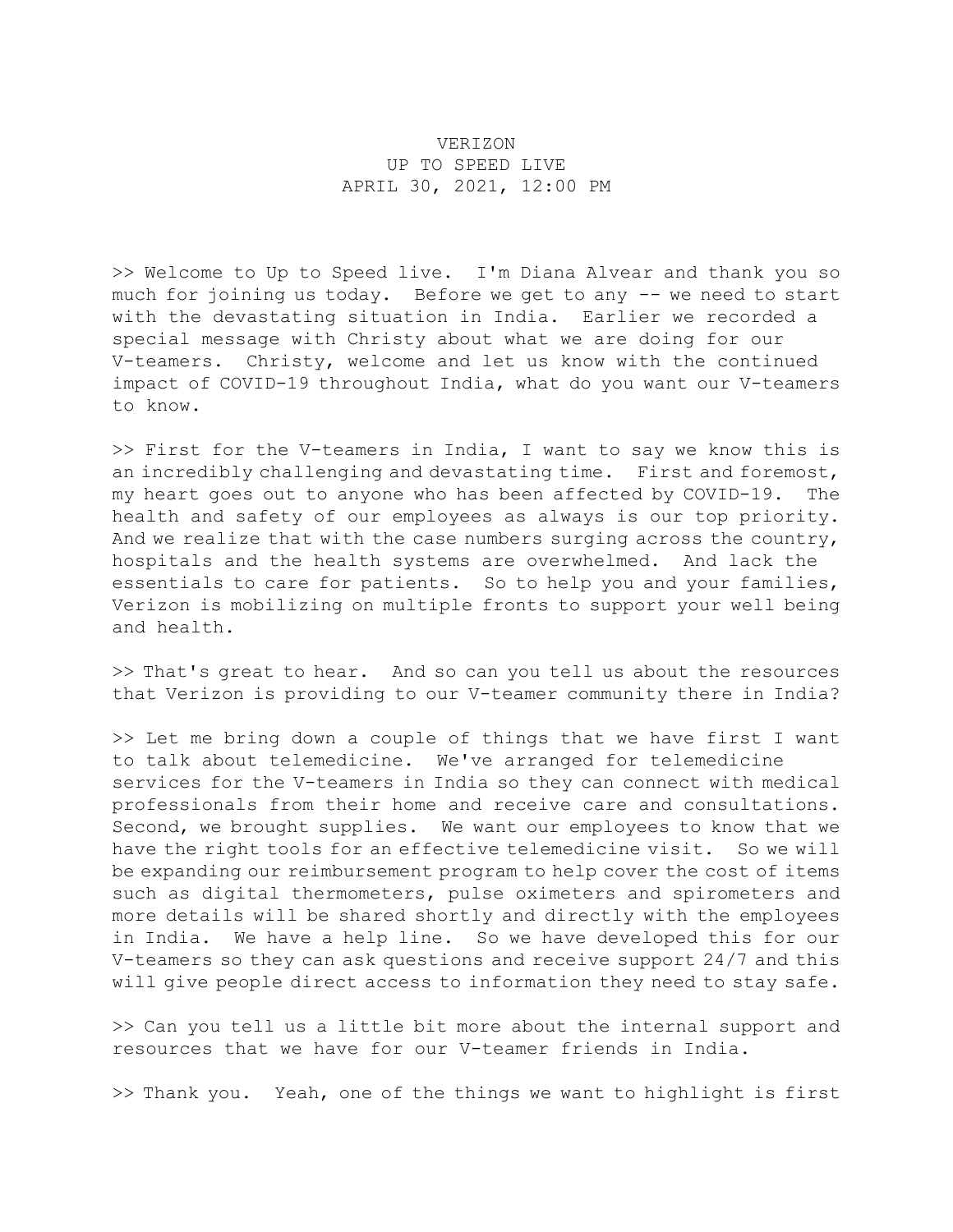we have a care management team. We developed a care management team that provides support to anyone diagnosed with COVID-19. This team can help you submit for your leave, if that needs to be taken care of. Or find a hospital bed or access in-home treatment. In addition, we do have our COVID-19 employee resource page and so we additionally there we have other information and internal resources like our COVID-19 employee resource page which has the latest information so that V-teamers around the world can stay informed and be aware of changes as the situation evolves. The third thing I want to share we have our employee assistance program. We realize the situation is immense and taking a huge mental toll for our employees so we have EAP services available and they are there to provide whatever support our V-teamers may need.

>> It's good to hear how comprehensive our support is for our V-teamer community in India. You know, I know you just got vaccinated. I myself have been vaccinated. We know that vaccine distribution vary from country to country including access. So can you share the latest on how Verizon supporting those vaccination efforts in India?

>> That's a great question. So first obviously very fortunate about a week and a half ago I met the eligibility criteria to be eligible to get vaccinated here -- vaccinated here and that's a great benefit. And I realized many places around the world aren't at that stage in their deployment of the vaccine. So I wanted to speak specifically about India. Right now the Indian government controls access to vaccines and they are in a constrained environment. We are speaking with hospital systems and third party resources to see how we can advocate for our employees and hopefully open up additional distribution opportunities. In addition, we continue to work with regional officials to support larger vaccination efforts. And advocate for greater global response. For example, I was pleased to see that United States is offering 60 million doses of the AstraZeneca vaccine to other countries including India, Brazil and other nations. This is really a step forward to show that we supported and in which ways we are welcome to see happen for the U.S. helping around the world.

>> Yeah, and that is encouraging to see everybody stepping up to help. And once our V-teamer community in India has access to vaccines, what procedures should they follow?

>> Earlier this week we sent a communication that outlined our COVID-19 policies related to vaccines and contact details for telemedicine. Specifically Verizon will reimburse for the COVID-19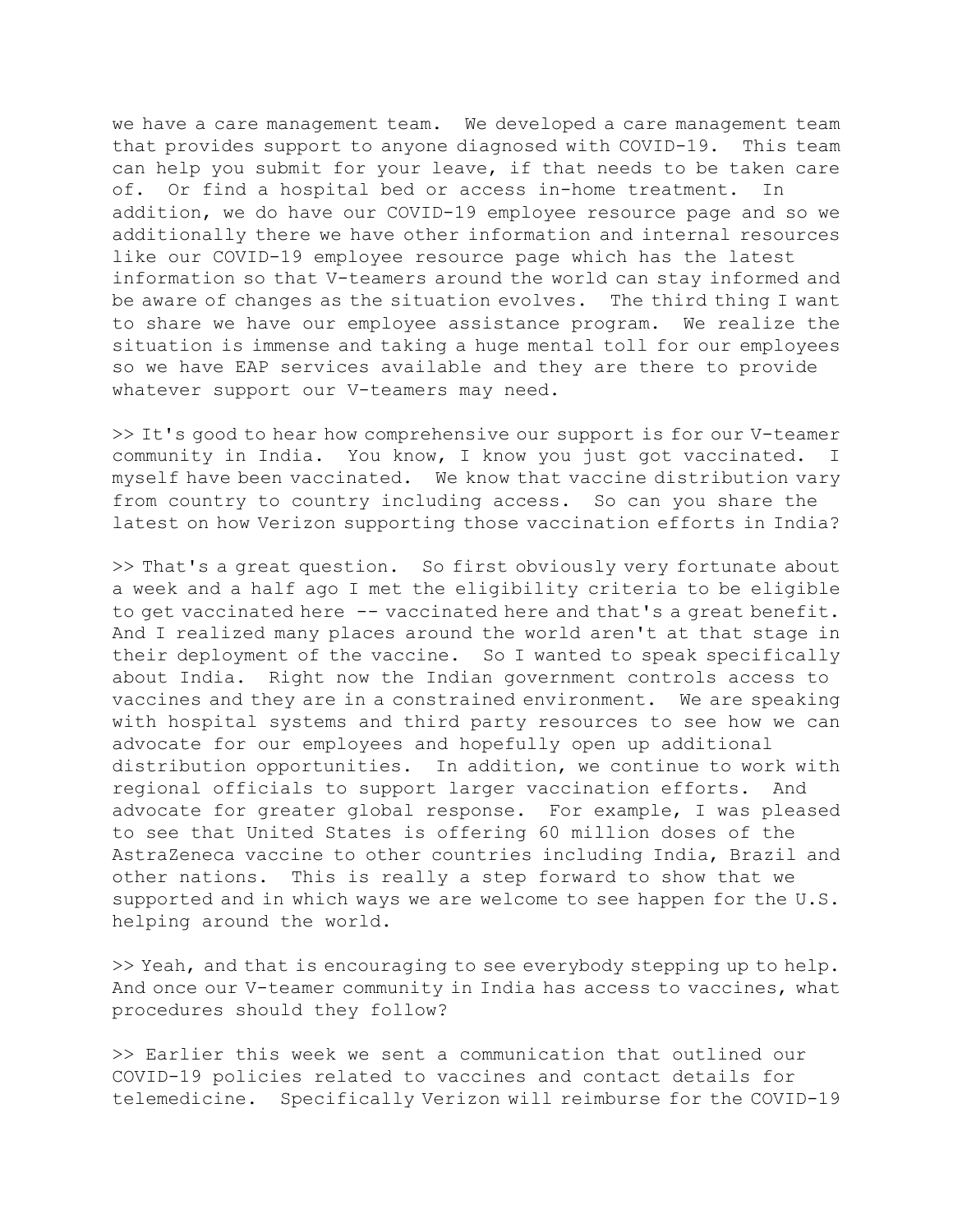vaccine for you and your dependents covered by our medical insurance plan. Employees can take up to four hours leave to attend their vaccination appointment and have the time and the support this they need in that process.

>> Is that fantastic piece of line for our community there because as we know the pandemic is taking a devastating toll on this country. I'm heart broken to see the headlines that are coming out of there. What are we as a company doing to support COVID-19 efforts across the country?

>> You know, Diane, this is a great question because we know our employees in India are concerned and we know our employees around the world in other countries are concerned and they want to know what they can do to help. And we realized and to get to the other side of this crisis it will require a larger societal response. So to support those on the front lines of combating COVID-19, we are making a \$100,000 donation to Red Cross. In addition to that we are offering the two to one match with our employees for up to another \$100,000. So we will continue to advocate and use our voice as a global organization to encourage greater support and engagement from officials. And hopefully this will give V-teamers a way that they can contribute as I know many are interested in doing how they can support people in India.

>> It's incredible to hear just the scope of things that we are doing on the ground there. And from afar to help our community there. And it really makes you think about how this health and humanitarian crisis is making our purpose so clear that we are here to move the world together and that means caring for one another and holding one another up during hard times. Christy, I want to offer you a moment to share some final thoughts.

>> I think it's really important in times like this that we remember the strength is in our network and our community. And all of the V-team is here for the V-team on the ground in India and we remain dedicated to supporting you and your health and your well being and your family's. As the situation unfolds we will continue to meet with your leaders and offer additional support to help you and your family get to the other side of this crisis. We are actively engaged in benchmarks with other large employers and staying on top of what are the latest developments so we constantly make sure we have the right support and offer things for our team there in India.

>> And finally, please reach out to your managers, the COVID-19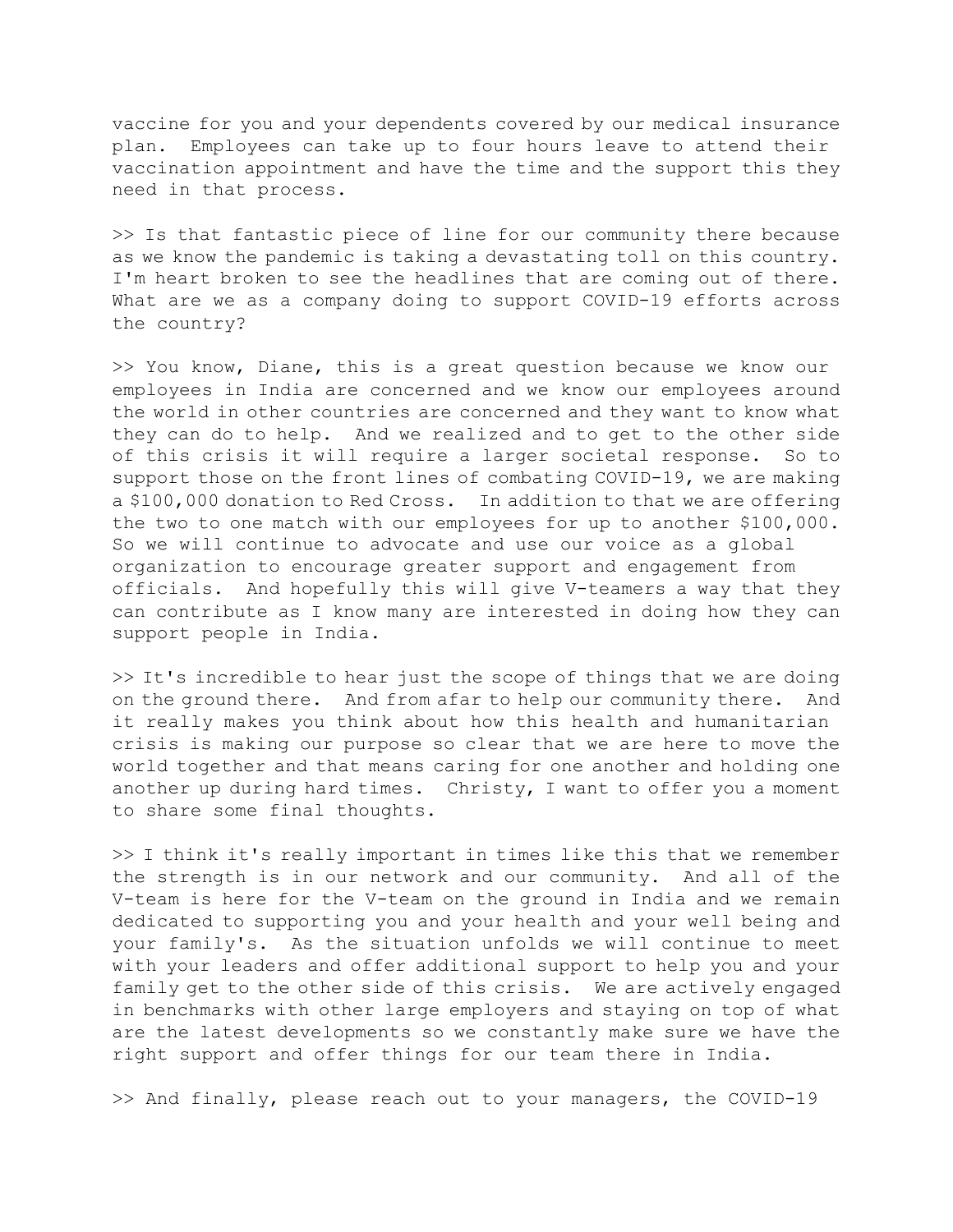hotline I mentioned or your HR team members to get more information or have your questions answered.

>> Christy, thank you so much for taking the time to talk to us about this response and just hearing about all of the things that we are doing is so encouraging for everyone. And to our V-teamers in India and across the globe, we are just going to have to continue those safety protocols. The hand washing and the social distancing and the wearing of masks. It feels like we have gone through so much but we can get through this. We just have to stay vigilant. To all of you out there in India, especially, we hold you in our hearts and we stand with you and we will get through this together. Thank you so much.

>> So that was a special message recorded earlier for our Indian teammates and to let all of you know everything that is going on that Verizon is doing to support our teammates there. So Christy, thank you so much for walking us through our comprehensive response. And we want to re-iterate that we are making a \$100,000 donation in support of the Indian Red Cross and keep in mind that we are proud to have that match program to double the impact of your donation of \$25 or more. So employees are eligible for a match of \$1,000 a year to eligible non-profits and this is one way that you can directly help our friends in India on the ground there at a time of crisis.

 Now our beloved friend and Up to Speed teammate Sravya has a personal connection to the crisis. She spoke with the V-team to share how things are.

>> It's heart breaking to see what's happening and to know that even more than a year into the pandemic we are seeing new surges and variants around the globe. Well, I have been checking in with my own family on a daily basis. I wanted to check in with our Verizon family in India. Here is Mubin Sultan. Hey, Mubin.

>> Hey Sravya.

>> How are you doing?

>> I'm okay. Thank you so much for checking in. It's not easy staying motivated in these times, but I'm trying.

>> What is your family doing?

>> Some relatives of mine are very badly affected by the virus, and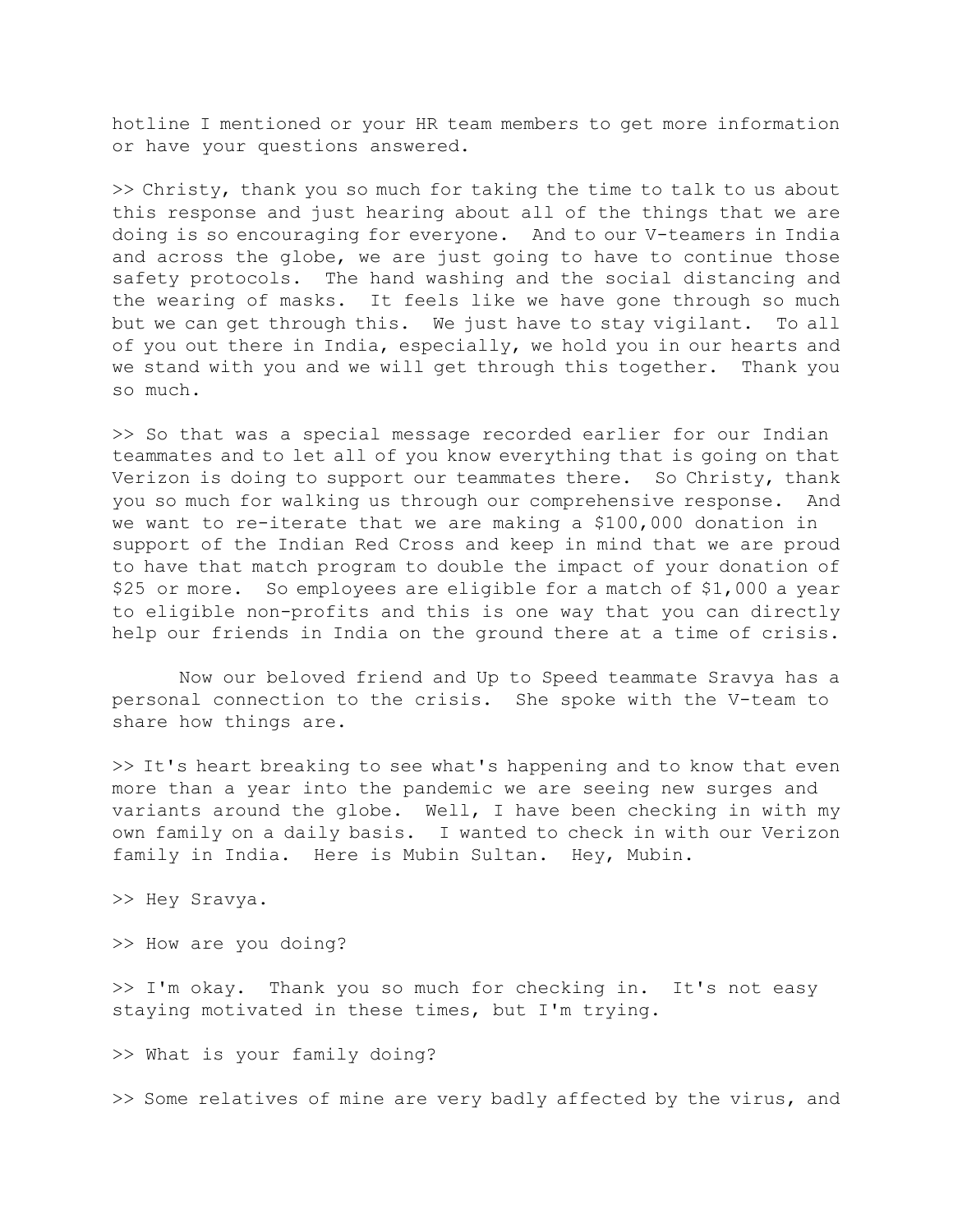it's been 13 months since I last saw my husband who is a doctor in Spain through all of the dis-- is it comforting to know my parents are vaccinated which they got both the doses of the vaccine. And the best news for today is that my grandmother is back home after a week in critical care. So it's a mix of emotions.

>> I have been reading in the news and seeing the images and being born and brought up in India it's horrifying what's happening there. And I was telling a colleague yesterday every time the phone rings, I'm just -- the entire family is scared to hear news or hear what's going on. How are you responding to that? How are you confronting what's happening right now?

>> It's very difficult, Sravya. My -- three major hospitals and I hear an ambulance siren every five or ten minutes and that is very difficult. So I think we are all a little shocked and overwhelmed by how fast and hard the second wave of the pandemic hit us. And we are all experiencing a wide range of emotions and that can be very exhausting. I think we are also eagerly waiting to be vaccinated.

>> Yeah, and I know summer is such a festive time in India. It's Ramadan season right now. Mango season which is one of my favorite season and it's wedding season. There is a lot of things to do. So I think like everyone is just what I'm sensing with family or friends in India right now they are just exhausted and they are just -- they don't know how to handle everything.

 What are you hearing from your colleagues or your friends and family? How are they dealing with it?

>> The first summer or the second summer where we have not spoken of mangos, the best mangos, where they are coming from or weddings or organized things. There is no excitement about Ramadan. It's a very, very silent affair. So this is very different. Most of our conversations and who is affected, how can we help them? What help can we offer to people who are already suffering, talking to friends and just taking care of our mental health by just keeping in touch and most of the conversations that are around this and getting vaccinated.

>> You're just talking about mental health. How are you taking care of your mental health during this time?

>> Sravya, I'm afraid I'm not able to do as much as I like about my mental health. It's a very difficult time. I have not -- the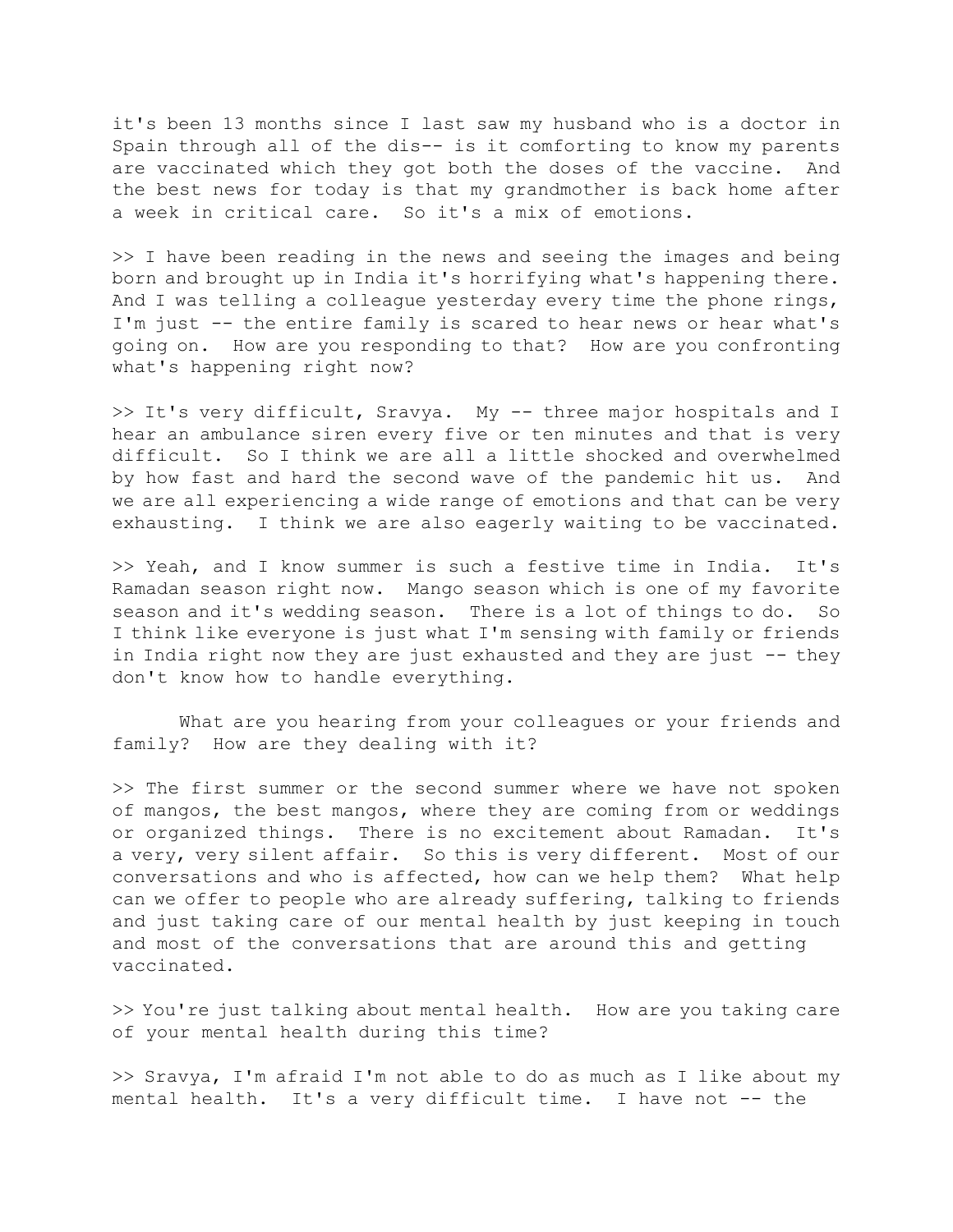anxiety before, so all I'm doing is talking to friends, talking to family, trying to take it really slow. One day at a time. Breathing and just staying positive and hoping everybody tests negative and keeping in touch with family, I think, is the biggest help I'm receiving.

>> And I know we had just about this time last year when your husband was in Spain and they were having an incredible surge in that area and you were saying almost the same exact words. You are terrified for your husband to be miles away. Hundreds and thousands of miles away. How is it seeing that and then immediately experiencing something like this in your own country?

>> We didn't expect this. We were reading about the second wave and third waive and fourth wave in some of the other countries. Like in Spain I think they came out of the fourth wave of the pandemic. And in India we were very happy about being close to flattening, and we did not expect this. We were not prepared. There was no news about any preparation for the second wave. And everything escalated really fast. So two weeks ago it felt like things were normal and we could go out and see family, but now things are really different. Now we are having to stay indoors. Take precautions. Maybe even wear a mask at home if there is somebody that is COVID positive or exposed to a COVID positive patient. So this is very different from what it was like last year.

>> So Mubin, what's your message for the V-team.

>> My main message is that everyone gets the vaccine and that we are all vaccinated. It is our only tool and weapon to fight the pandemic. So my hope and prayer is that we all get vaccinated very soon.

>> Like Mubin said the pandemic is far from over. Stay smart, be responsible, mask up, socially distant. If you can get vaccinated. We are all in this and we will move forward together.

>> Wow. Wow. That was really impactful and to hear Mubin explain how things really are on the ground. I mean, news is one thing but to hear that you are hearing sirens every five minutes, it brings home how difficult this is. And we specifically want to let all of you watching know that we have heard you asking about what you can do to help India and I want to re-iterate again you can donate to support the Indian red cross, Verizon will match it up to \$1,000. My thanks to both of you ladies for opening up and telling us the truth about how things are there. And to my friends in India, we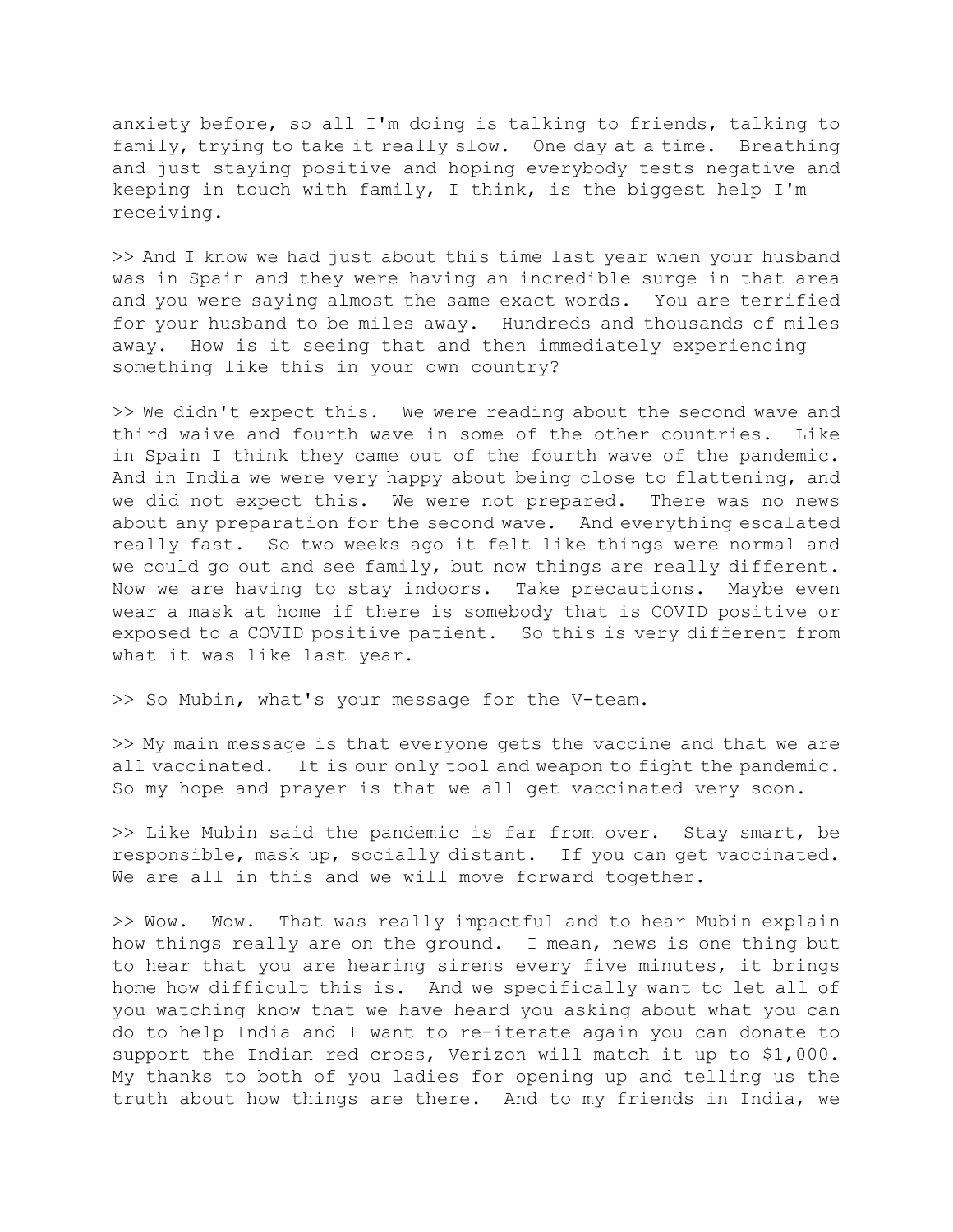see you. We were with you and we are praying for you and we will do everything we can to help.

 So we are going to move to some news. We will start with this week's highlights. Starting on Monday we had Christy on the show about the why and the how of work forward and what this means for all of us as V-teamers. It really substantive stuff there. Tuesday we explored the Verizon story, the moments and milestones that made us what we are today and yesterday we checked the good mailbox for great stories about tree planting, volunteering and kindness. So we will stick with the kindness theme since that's a big one these days. So after the tragic mass shooting in -- at the Fed Ex distribution center in Indianapolis about two weeks ago, our local team wanted to do something. This is amazing. Solution specialist Tyler Morton, general manager Jasmine Shelton and the rest of the 350 Massachusetts avenue team put together snacks and treat bags as a thank you to show support for their local Fed Ex and UPS partners. We want to thank you Tyler, Jasmine and team for doing such good at such a tough time.

 So we will turn to the business news now. We are kicking off small business days and I'm sure you have seen the posting every day about the run down letting us know how much time is left until this kicks off. Well, Aimee Novak spoke to our Andy Choi about what it all means.

>> All right, let's get excited for Verizon small business days. Aimee, let's jump into it. Tell us more about Verizon small business days.

>> Well, thank you for asking, Andy, I would love to talk about Verizon small business days. Verizon small business days runs through May 7 and it's an opportunity for our business team and consumer team to formally invite our small business customers back into our retail stores where we can have really robust conversations. We are offering personalized complimentary security evaluation. We have awesome offers that will go throughout the entire event and I have to tell you the team is super excited about working with small businesses in their local communities, not just to help them recover, but to help them thrive.

>> It's all about supporting communities from a holistic standpoint here and this is what it does. So let's talk about some of those small businesses who obviously have been through a lot. There may be some who may not be comfortable coming into the store. How are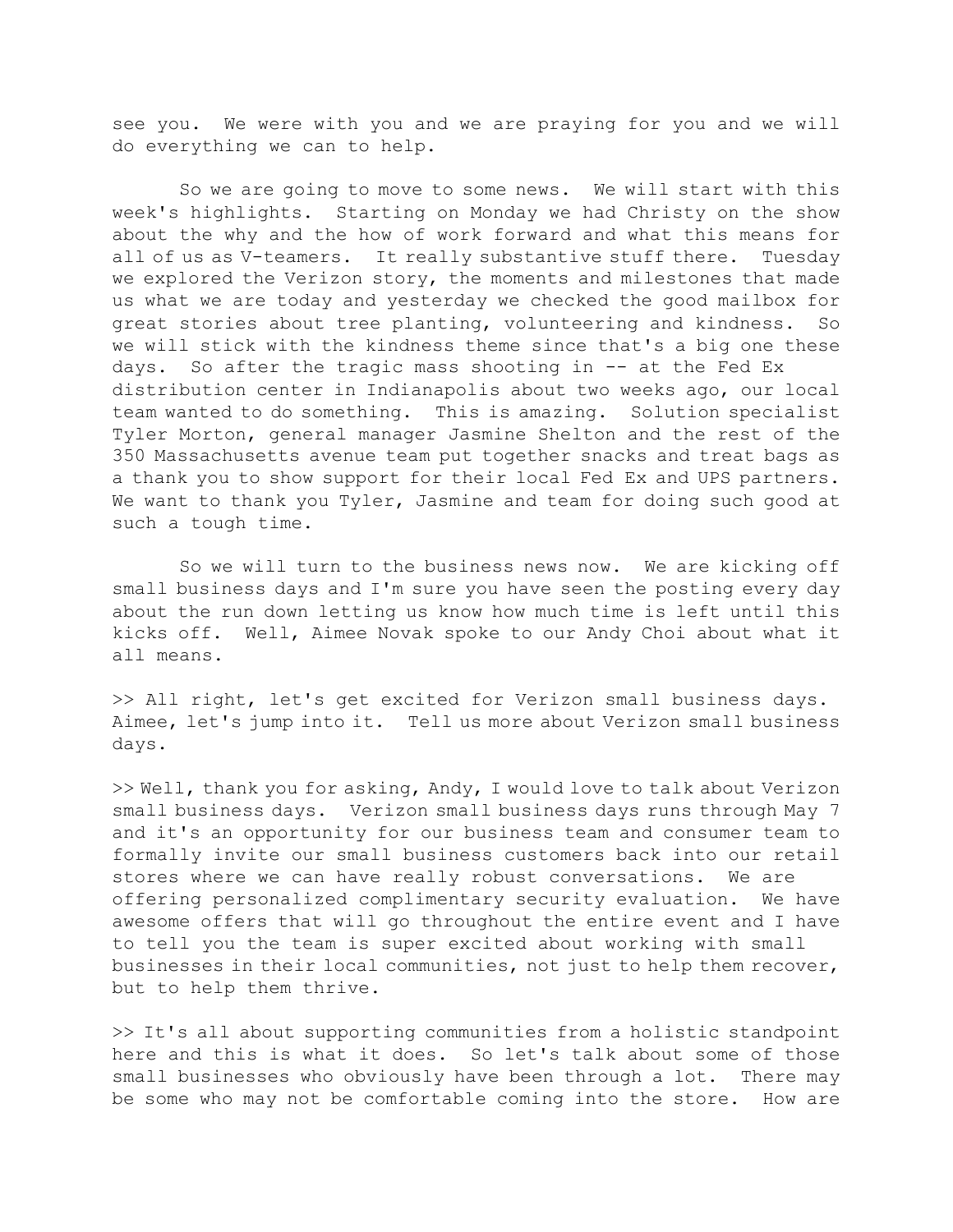we supporting those small businesses?

>> Yes, a great question. First of all, Andy, the customers that are -- I want to address very quickly our Verizon consumer team has spent the last 14 months focused on safety protocols. If you come into our store you have to wear a taste covering, we disinfect the service areas frequently and practice social distancing and implemented touchless retail standards. They did this over the last 12 months to make sure our employees were cared for and that our customers are safe. But specific to your question for those customers who are not comfortable sitting face to face yet, that's perfectly fine. We have small business account specialists that will be as happy to meet virtually as they would be to meet face to face. We make it super simple for our customers to set up an appointment if a business Custer wants to set an appointment, they can go on to the Verizon.com site, select business sales appointment and they do this and they have two options. They can either go into the store or select a virtual meeting. When they select a virtual meeting we get in contact with them and make sure that we have a time that works for both of us and set up a video meeting over our world class BlueJeans video platform. Get a plug in there for BlueJeans. The bottom line is we are ready to meet customers whether it's in the store or virtually. We are super excited. We want them to feel safe and comfortable regardless of the choice of setting. My foal V-teamers I will ask for your help am spreading the word about Verizon small business days. Let's take to social media, Instagram, Twitter, Linked-in and use the hashtag, I will make it super simple, small business days. So Andy, with resumer excited to make this a success not just for Verizon, but for the small business customers that have come throughout the United States. Thank you for the questions and thank you V-teamers for your support.

>> Wonderful. Once again small business days goes until May 7. It is an all of our Verizon stores across the country. I'm looking forward to using the hashtag small business days just like you said, Aimee, and truly help deliver the passion that you brought to this conversation. We know that it's reflected in all of our V-teamer's work when it comes to supporting the small businesses. Thank you for joining us today.

>> Thank you, Andy.

>> And Andy rocked for small business days. You have me pumped and ready to amplify on social media. Thank you so much.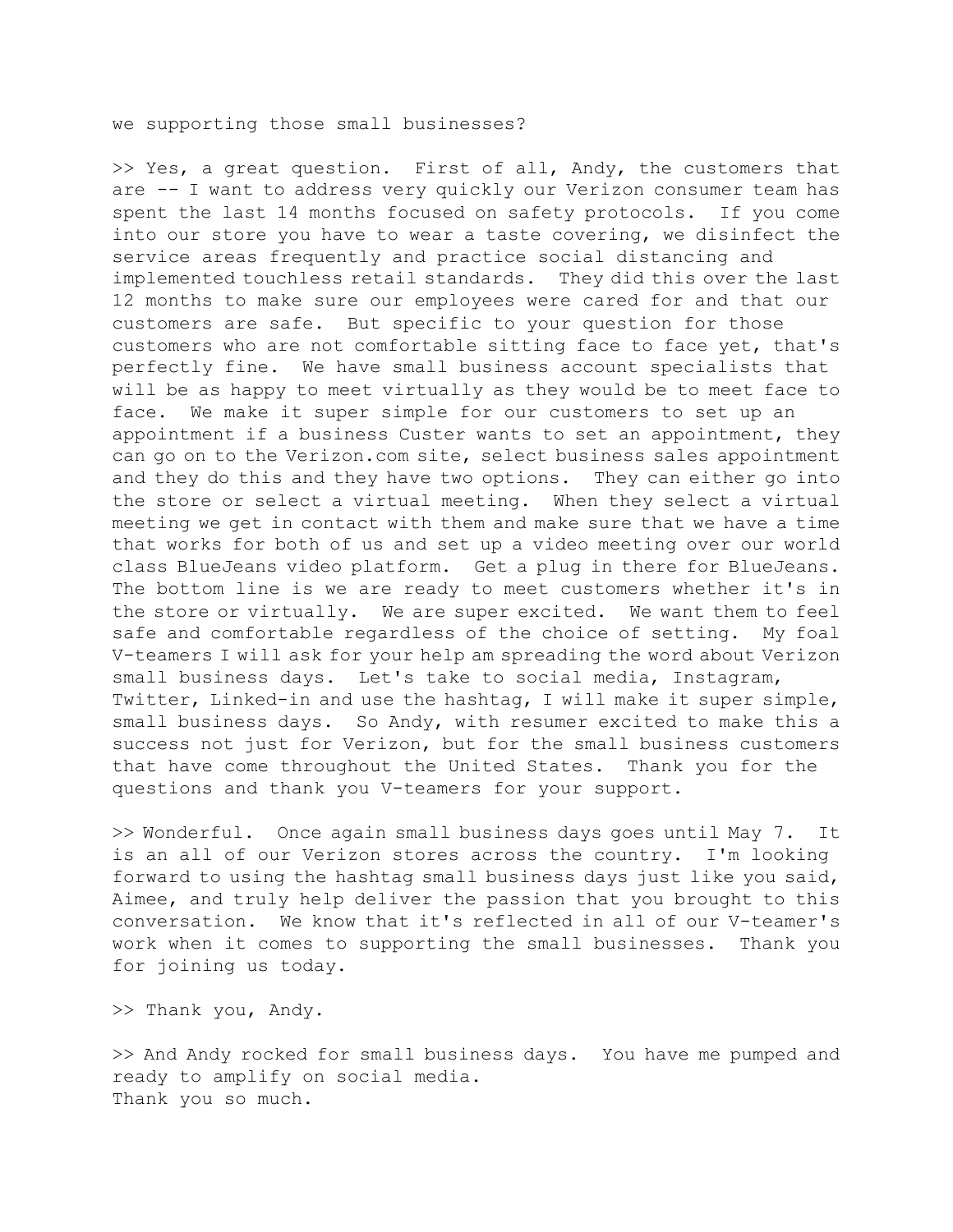By the way, today is a very big day. It is our first ever release of a human capital report. What is that? Detail the programs and practices that help our employees thrive at work and in life from recruiting the best talent to creating an inclusive culture this report is a reflection of our longstanding commitment to be the best place to work it was a huge undertaking and congrats to my teammates Rebecca and Jennifer and Christine. So many more who worked so hard on this report. This is fantastic.

 Let's talk 5G. We always want to talk 5G. Verizon and snap launching the second AR landmarker experience from their 5G innovation partnership. Verizon 5G Ultra Wideband along with Snapchat augmented reality technology transformed this mural in Venice beach in the Los Angeles area into an immersive experience about the national wildlife federation hashtag save la cougar campaign. Develop the largest urban wildlife crossing. And Verizon is working with GE to bring 5G Ultra Wideband to the GE research lab in New York. With 5G on the premises, will be exploring how 5G can transform health care, aviation and energy through monitoring, wireless of realtime control of wind form and predictive maintenance of connected aircraft engine. Bet you didn't know that 5G can do that.

 So if you need a new tablet and I have two small children so I always need a new tablet, there is good news. Beginning today customers can order the new iPad pro. Yes, the one that was blowing up on everybody's time line and Twitter feed. It features the break through M1 chip and 5G with availability in the second half of May and you can also get up to \$200 off with an eligible trade-in. And you can now order iPhone 12 and iPhone 12 mini with 5G in purple. So prince fans this is your chance.

 In addition to the all new AirTag you have been hearing so much about. Both are available in stores and on-line today. Treat yourself.

 We love Verizon swag. We have good news on that front. You want to check out the new Verizon brand shop. A one top shop for brand and Verizon gear from our approved vendor and with each purchase our vendors are giving about aic to organizations we support like VtoV, the national urban league and digital undivided. Each month we will have a new featured item on the site and for our international V-teamers you can get your swag, too. The international shop will be live in June.